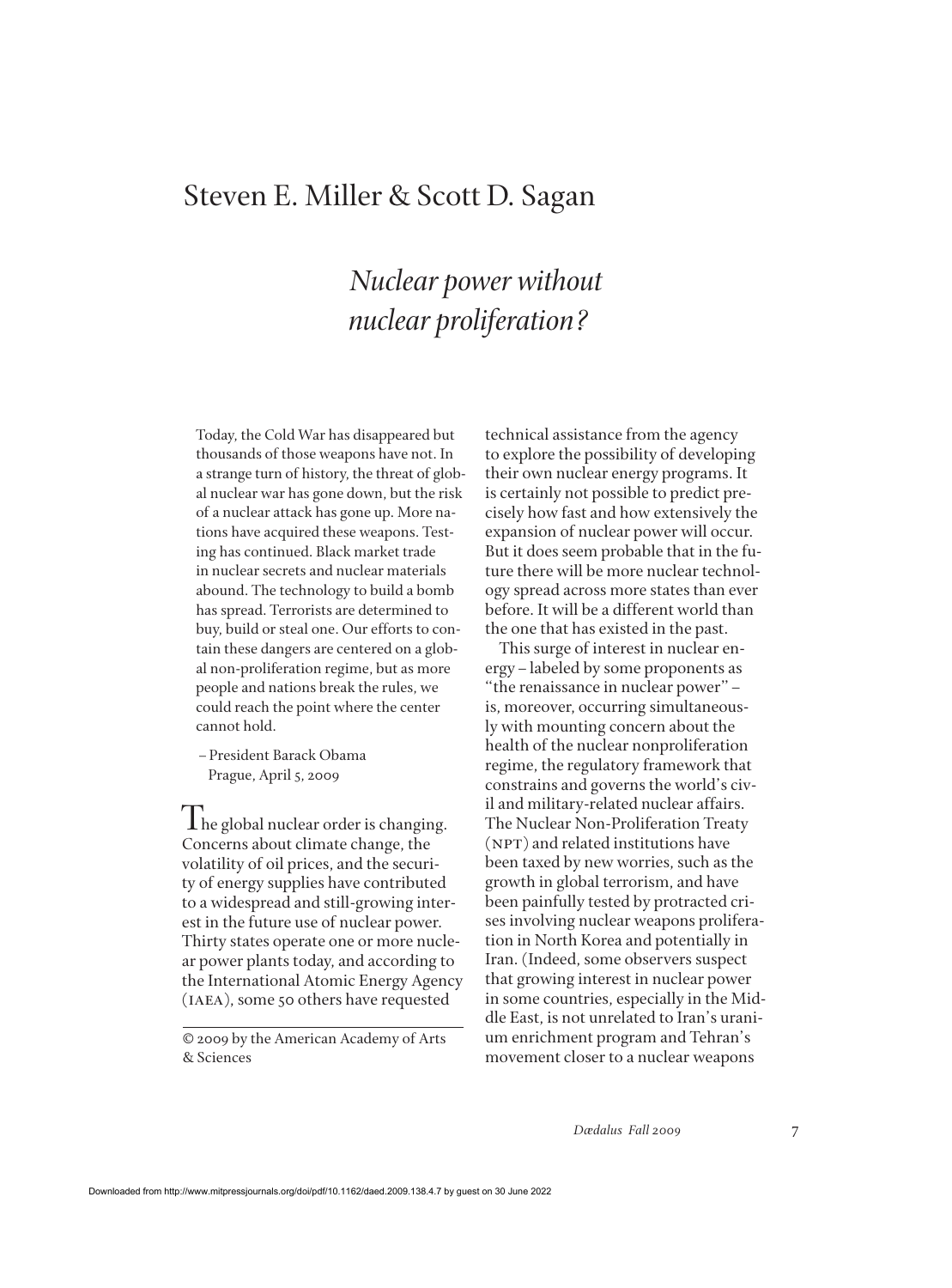capability.) Confidence in the NPT regime seems to be eroding even as interest in nuclear power is expanding.

This realization raises crucial questions for the future of global security. Will the growth of nuclear power lead to increased risks of nuclear weapons proliferation and nuclear terrorism? Will the nonproliferation regime be adequate to ensure safety and security in a world more widely and heavily invested in nuclear power? The authors in this two-volume (Fall 2009 and Winter 2010) special issue of *Dædalus* have one simple and clear answer to these questions: It depends.

On what will it depend? Unfortunately, the answer to that question is not so simple and clear, for the technical, economic, and political factors that will determine whether future generations will have more nuclear power without more nuclear proliferation are both exceedingly complex and interrelated. How rapidly and in which countries will new nuclear power plants be built? Will the future expansion of nuclear energy take place primarily in existing nuclear power states or will there be many new entrants to the field? Which countries will possess the facilities for enriching uranium or reprocessing plutonium, technical capabilities that could be used to produce either nuclear fuel for reactors or the materials for nuclear bombs? How can physical protection of nuclear materials from terrorist organizations best be ensured? How can new entrants into nuclear power generation best maintain safety to prevent accidents? The answers to these questions will be critical determinants of the technological dimension of our nuclear future.

The major political factors influencing the future of nuclear weapons are no less complex and no less important. Will Iran acquire nuclear weapons; will North Korea develop more weapons or disarm in the coming decade; how will neighboring states respond? Will the United States and Russia take significant steps toward nuclear disarmament, and if so, will the other nuclearweapons states follow suit or stand on the sidelines?

The nuclear future will be strongly influenced, too, by the success or failure of efforts to strengthen the international organizations and the set of agreements that comprise the system developed over time to manage global nuclear affairs. Will new international or regional mechanisms be developed to control the front-end (the production of nuclear reactor fuel) and the back-end (the management of spent fuel containing plutonium) of the nuclear fuel cycle? What political agreements and disagreements are likely to emerge between the nuclear-weapons states (nws) and the non-nuclearweapons states (nnws) at the 2010 NPT Review Conference and beyond? What role will crucial actors among the nnws–Japan, Iran, Brazil, and Egypt, for example–play in determining the global nuclear future? And most broadly, will the nonproliferation regime be supported and strengthened or will it be questioned and weakened? As IAEA Director General Mohamed ElBaradei has emphasized, "The nonproliferation regime is, in many ways, at a critical juncture," and there is a need for a new "overarching multilateral nuclear framework."1 But there is no guarantee that such a framework will emerge, and there is wide doubt that the arrangements of the past will be adequate to manage our nuclear future effectively.

The authors in both this and the subsequent volume address these and other vexing issues that will affect the spread of nuclear power and the spread

8 *Dædalus Fall 2009*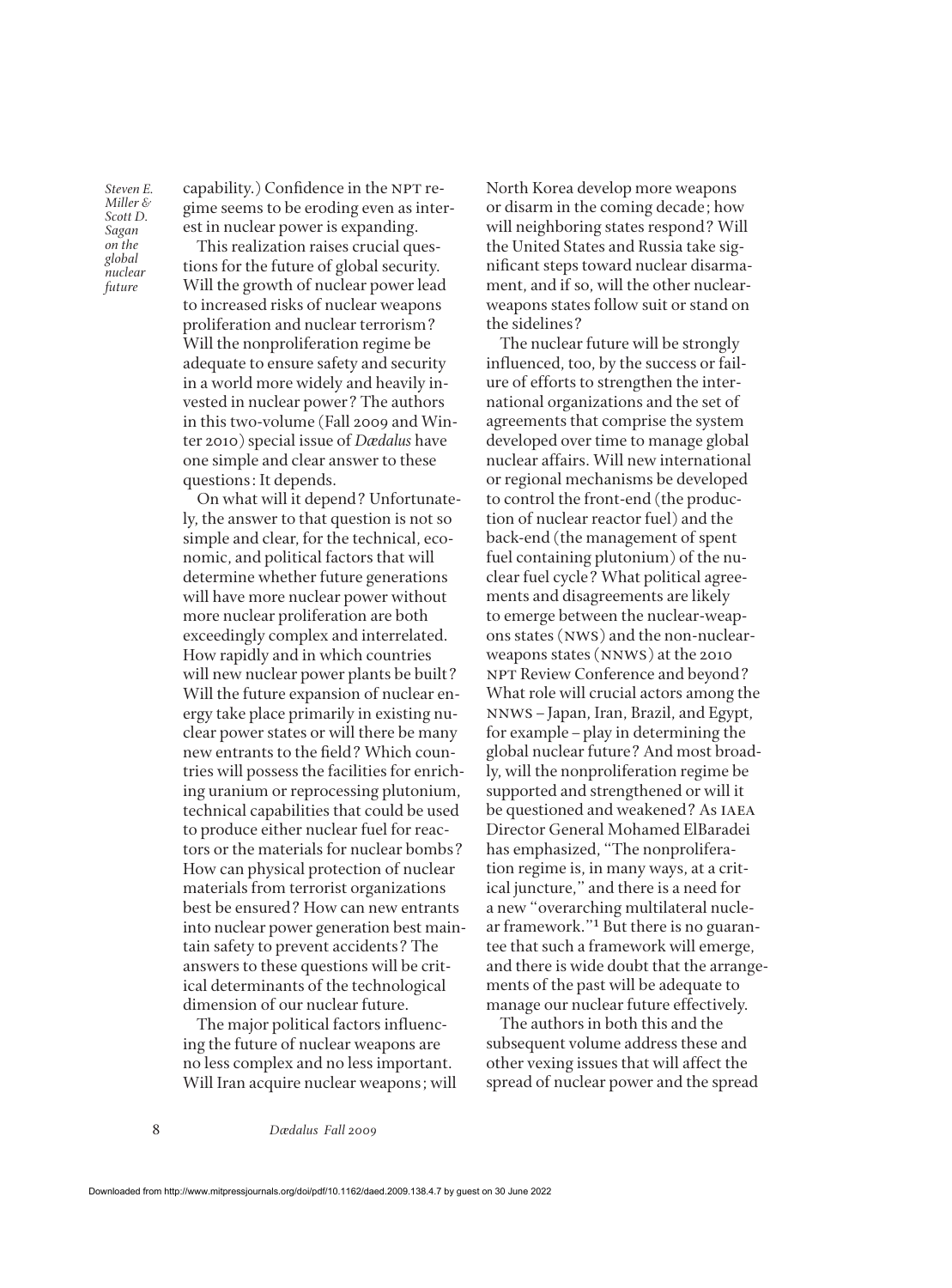of nuclear weapons. As is necessary to understand such a complex set of real-world issues, the authors represent diverse academic disciplines (including physical sciences, engineering, and social sciences) and many professions (including lawyers, nuclear regulators, nuclear industry executives, and experienced diplomats and political leaders). As is appropriate to address a global issue, the authors come from many different countries, from both nws and nnws. And as is appropriate for an objective intellectual enterprise, the authors represent both strong advocates for and skeptics of the global expansion of nuclear power, as well as both supporters and opponents of complete nuclear weapons disarmament.

In this introductory essay, we aim first to demonstrate why the question of which states will develop nuclear power in the future matters for global security. To do so, we briefly discuss the connections between nuclear power, nuclear proliferation, and terrorism risks; we present data contrasting existing nuclear-power states with potential new entrants with respect to factors influencing those risks. Second, we introduce major themes addressed by the authors in both volumes, and explain why the expansion of nuclear power, the future of nuclear weapons disarmament, and the future of the NPT and related parts of the nuclear control regime are so intertwined. Finally, we conclude with some observations about what is new and what is not new about current global nuclear challenges. The American Academy of Arts and Sciences has published three important special issues of *Dædalus* on nuclear weapons issues in the past–in 1960, 1975, and 1991–and reflecting on the differences between the concerns and solutions discussed

in those three issues and the nuclear challenges we face today is both inspiring and sobering.

 ${\rm A}$ lthough many experts talk about the "expansion" or "renaissance" of nuclear power around the globe, it is important to differentiate between two related phenomena: a potential *growth* in the production of nuclear energy in states that currently have nuclear power facilities and the potential *spread* of nuclear power plants and related facilities to states that are new entrants to the "nuclear energy club." Figure 1 lists the existing nuclear-power states and the aspiring states that have requested IAEA assistance in exploring nuclear programs, by regions of the world. With respect to climate change, it would, in theory, make relatively little difference which nations increase their use of nuclear energy (and other non-carbon-producing energy technologies); what matters is the overall global reduction in carbon emissions. With respect to the safety and security dimensions of the nuclear future, however, it will matter greatly which states acquire what kinds of nuclear technology. Thus, there are three broad reasons to be concerned about an unconstrained spread of nuclear power to new nations that have not previously managed the technology.

First, for nuclear energy programs to be developed and managed safely and securely, it is important that states have domestic "good governance" characteristics that will encourage proper nuclear operations and management. These characteristics include low degrees of corruption (to avoid officials selling materials and technology for their own personal gain as occurred with the A.Q. Khan smuggling network in Pakistan), high degrees of political stability (defined by the World Bank as

*Dædalus Fall 2009* 9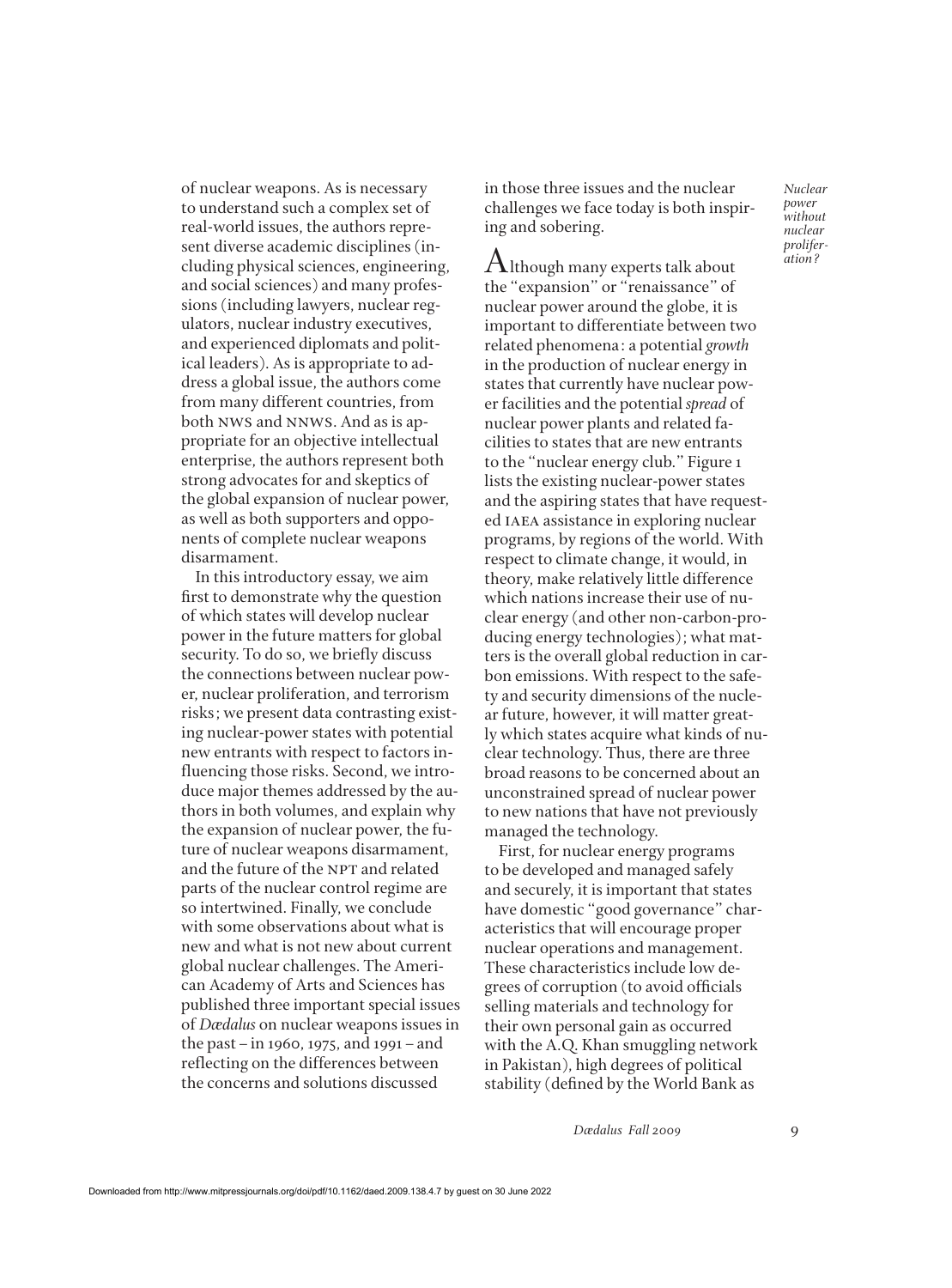#### *Figure 1*

Expansion versus Spread: Existing and Aspiring Nuclear Power States

| Americas                                                                                                                  | Western<br>Europe                                                  | Eastern<br>Europe                                                                                               | Central and<br>South Asia                                                           | East Asia/<br>Oceania                                                                                                 | <b>Middle East</b>                                                                                        | Africa                                                                                              |
|---------------------------------------------------------------------------------------------------------------------------|--------------------------------------------------------------------|-----------------------------------------------------------------------------------------------------------------|-------------------------------------------------------------------------------------|-----------------------------------------------------------------------------------------------------------------------|-----------------------------------------------------------------------------------------------------------|-----------------------------------------------------------------------------------------------------|
| Existing<br>Nuclear<br><b>Power States</b>                                                                                | Existing<br>Nuclear<br><b>Power States</b>                         | <b>Existing</b><br>Nuclear<br><b>Power States</b>                                                               | Existing<br>Nuclear<br><b>Power States</b>                                          | Existing<br>Nuclear<br><b>Power States</b>                                                                            | Existing<br>Nuclear<br><b>Power States</b>                                                                | Existing<br>Nuclear<br><b>Power States</b>                                                          |
| Argentina<br>Brazil<br>Canada<br><b>United States</b>                                                                     | Belgium<br>Finland<br>France<br>Germany                            | Armenia<br>Bulgaria<br>Czech<br>Republic<br>Hungary                                                             | India<br>Pakistan<br>Aspiring<br>Nuclear                                            | China<br>Japan<br>Korea<br>Aspiring                                                                                   | Iran<br>Aspiring<br>Nuclear<br><b>Power States</b>                                                        | South Africa<br>Aspiring<br>Nuclear<br><b>Power States</b>                                          |
| Mexico<br>Aspiring<br>Nuclear<br><b>Power States</b><br>Bolivia<br>Chile<br>Dominican<br>Republic<br>El Salvador<br>Haiti | Netherlands<br>Spain<br>Sweden<br>Switzerland<br>United<br>Kingdom | Lithuania<br>Romania<br>Russia<br>Slovakia<br>Slovenia<br>Ukraine<br>Aspiring<br>Nuclear<br><b>Power States</b> | <b>Power States</b><br>Bangladesh<br>Georgia<br>Kazakhstan<br>Mongolia<br>Sri Lanka | Nuclear<br><b>Power States</b><br>Indonesia<br>Malaysia<br>Myanmar<br>Philippines<br>Singapore<br>Thailand<br>Vietnam | Bahrain<br>Egypt<br>Israel<br><b>Jordan</b><br>Kuwait<br>Oman<br>Qatar<br>Saudi Arabia<br>Syria<br>Turkey | Algeria<br>Ghana<br>Kenya<br>Libya<br>Morocco<br>Namibia<br>Nigeria<br>Senegal<br>Sudan<br>Tanzania |
| Jamaica<br>Peru<br>Uruguay<br>Venezuela                                                                                   |                                                                    | Belarus<br>Croatia<br>Estonia<br>Greece<br>Latvia<br>Poland                                                     |                                                                                     |                                                                                                                       | <b>UAE</b><br>Yemen                                                                                       | Tunisia                                                                                             |

Sources: IAEA Power Reactor Information System, www.iaea.org/programmes/a2; Frank N. von Hippel, ed., "The Uncertain Future of Fission Power," review draft, www.½ssilematerials.org; Polity IV Project, *Political Regime Characteristics and Transitions, 1800–2007*, www.systemicpeace.org/inscr/inscr.htm. Figure © Scott D. Sagan.

"likelihood that the government will be destabilized or overthrown by unconstitutional or violent means, including politically-motivated violence and terrorism"), high governmental effectiveness scores (a World Bank aggregate measure of "the quality of the civil service and the degree of its independence from political pressures [and] the quality of policy formulation and implementation"), and a strong degree of regulatory competence. Fortunately, we have a great deal of information measuring these domestic good governance factors across the globe. Unfortunately, the data highlight the grave security challenges

that would be created if there were rampant proliferation of nuclear energy production facilities to each and every state that has expressed interest to the IAEA in acquiring nuclear power. The World Bank publishes annual aggregate data, derived from multiple sources, on each of these good governance characteristics, and, as shown in Figure 2, the average scores of the potential new nuclear-energy states on each of these dimensions is significantly lower than the scores of states already possessing nuclear energy.

Second, all NNWS under the NPT must accept IAEA safeguards inspections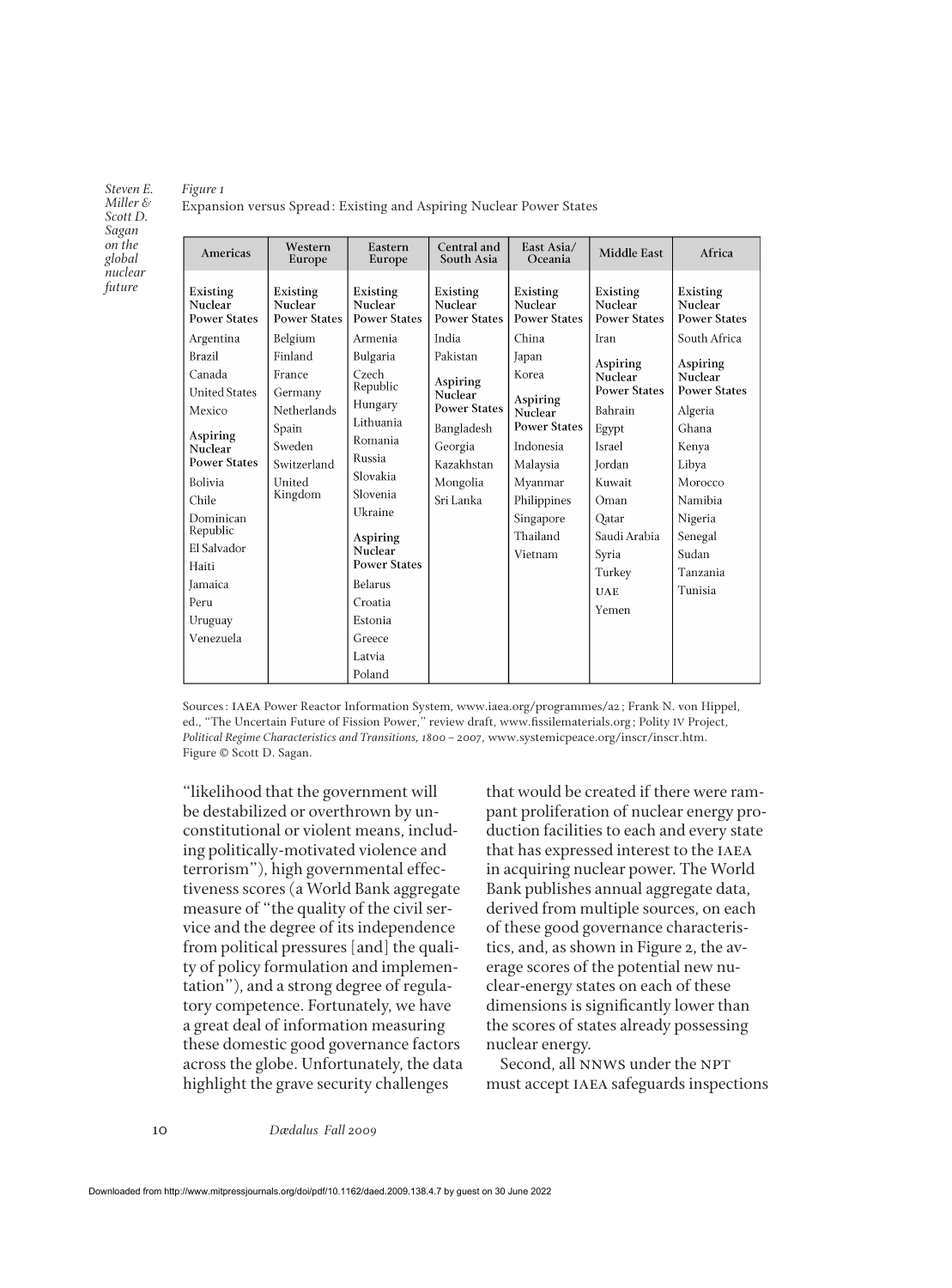

#### *Figure 2* Governance, Corruption, and Democracy

\*Measurement for Democracy Score is mean Polity IV score on a 100-point scale. Sources: World Bank, *World Governance Indicators, 1996–2007*, info.worldbank.org/governance/wgi/index/asp; Polity IV Project, *Political Regime Characteristics and Transitions, 1800–2007*, www.systemicpeace.org/inscr/inscr.htm. Figure © Scott D. Sagan.

on their nuclear power facilities in order to reduce the danger that governments might cheat on their commitments not to use the technology to acquire nuclear weapons; therefore, it is illuminating to examine the historical record of nnws violating their NPT commitments. Here there is one very important finding about how domestic political characteristics influence the behavior of NPT members: each known or strongly suspected case of a government starting a secret nuclear weapons program, while it was a member of the NPT and thus violating its Article II NPT commitment, was undertaken by a non-democratic government.<sup>2</sup> (The confirmed or suspected historical cases of NPT member states starting nuclear weapons programs in violation of their Treaty commitments include North and South Korea, Libya, Iraq, Yugoslavia, Taiwan, Iran, and Syria, all of which

were non-democratic at the time in question.) It is therefore worrisome that, as Figure 2 shows, the group of potential new states seeking nuclear power capabilities is on average significantly less democratic than the list of existing states with nuclear energy capabilities.

Third, states that face significant terrorist threats from within face particular challenges in ensuring that there is no successful terrorist attack on a nuclear facility or no terrorist theft of fissile material to make a nuclear weapon or dirty bomb. Figure 3 displays data from the United States Counterterrorism Center comparing the five-year totals of terrorism incidents in the existing states that have nuclear power facilities and the IAEA list of aspiring states. India and Pakistan, both of which have nuclear weapons and nuclear power facilities and which face severe terrorist

*Dædalus Fall 2009* 11

*Nuclear power without*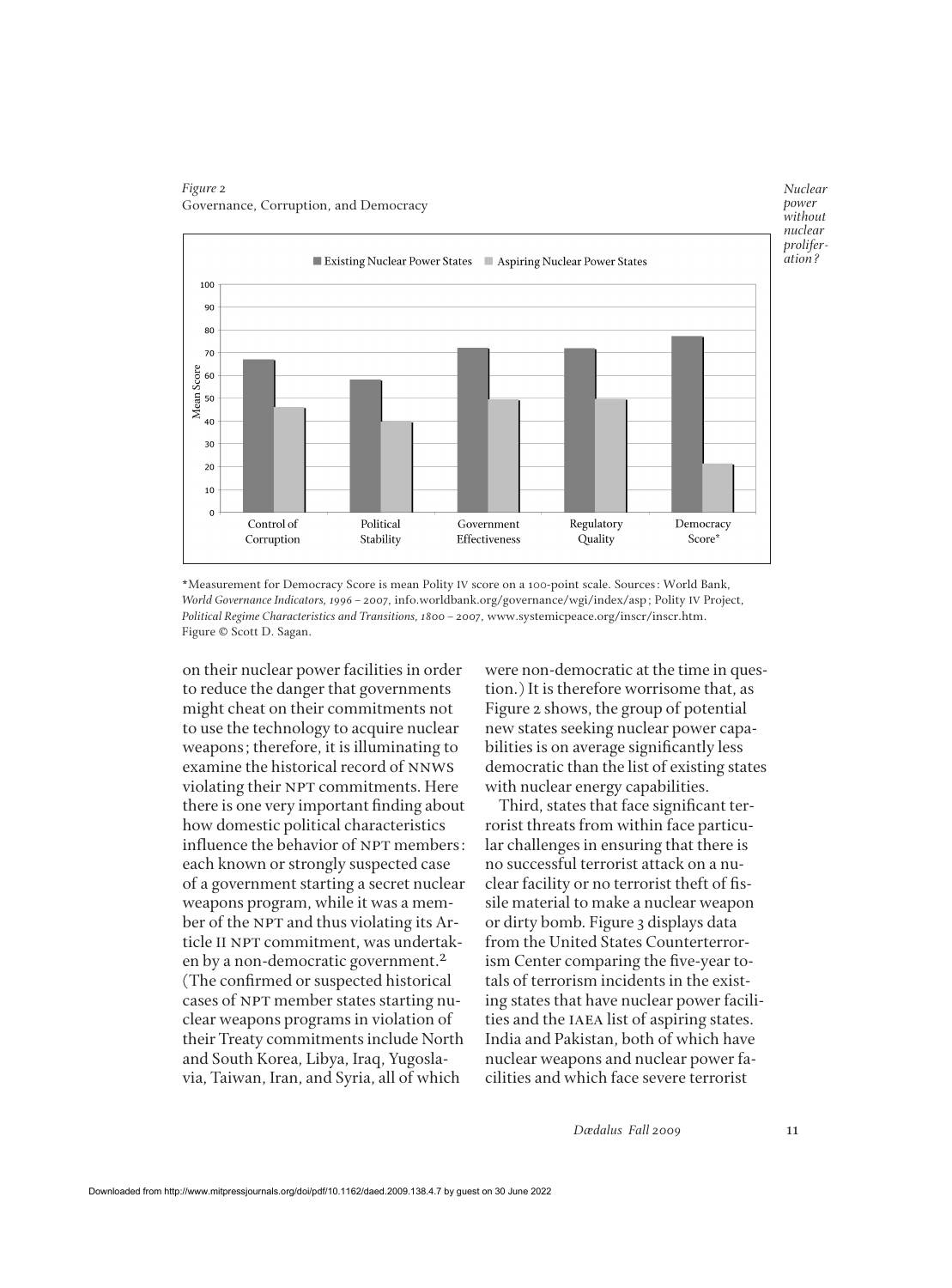### *Figure 3* Nuclear Power and Terrorism

| Incidents of terrorism in past five years,<br>current nuclear power states |       | Incidents of terrorism in past five years,<br>current and aspiring nuclear power states |       |  |
|----------------------------------------------------------------------------|-------|-----------------------------------------------------------------------------------------|-------|--|
| India                                                                      | 4,462 | India                                                                                   | 4,462 |  |
| Pakistan                                                                   | 3,687 | Pakistan                                                                                | 3,687 |  |
| Russia                                                                     | 1,302 | Thailand*                                                                               | 3,301 |  |
| Spain                                                                      | 313   | Israel*                                                                                 | 2,775 |  |
| France                                                                     | 277   | Russia                                                                                  | 1,302 |  |
| United Kingdom                                                             | 220   | Philippines*                                                                            | 1,061 |  |
| Iran                                                                       | 56    | Sri Lanka*                                                                              | 702   |  |
| China                                                                      | 31    | Turkey*                                                                                 | 403   |  |
| Mexico                                                                     | 29    | Algeria*                                                                                | 327   |  |
| Ukraine                                                                    | 25    | Spain                                                                                   | 313   |  |

Asterisk denotes aspiring nuclear power state. Source: Worldwide Incidents Tracking System, National Counterterrorism Center (NCTC), http://wits.nctc.gov/Main.do. Figure © Scott D. Sagan.

threats from homegrown and outsider terrorist organizations, clearly lead the pack. But as Figure 3 shows, the states that are exploring developing nuclear power would take up six of the slots on a "terrorist top ten risk list" if each of them develops civilian nuclear power in the future.

These figures clearly represent worstcase estimates about the security implications of the spread of nuclear power, for as a number of authors in these volumes note, many of the aspiring states will not be able to progress with nuclear power development programs any time soon due to financial or other constraints. Indeed, most of the growth in nuclear power over the coming decade is likely to come from new plants in states that already operate nuclear power plants. But the figures do dramatically highlight the intertwined political, technical, and economic challenges we face if the world is to see both the expansion and spread of the use of nuclear power on a global scale. It seems almost certain that some new entrants to nuclear power will emerge in the coming decades and that the organizational and political challenges to ensure the safe and secure spread of nuclear technology into the developing world will be substantial and potentially grave. The proposals in these two volumes–for international control of the fuel cycle, for sharing best practices for physical security, and for enhancing the international nuclear safety regime–are designed to mitigate the inherent security risks that the nuclear renaissance will bring.

The essays collected in these two volumes of *Dædalus* focus on three broad, interlocking subjects: nuclear power, nuclear disarmament, and nuclear proliferation. The new nuclear order that will emerge years hence will be the result of the interplay of state motives for pursuing nuclear power and constraints on that pursuit. Contributors to the volumes consider in detail the changing technical, economic, and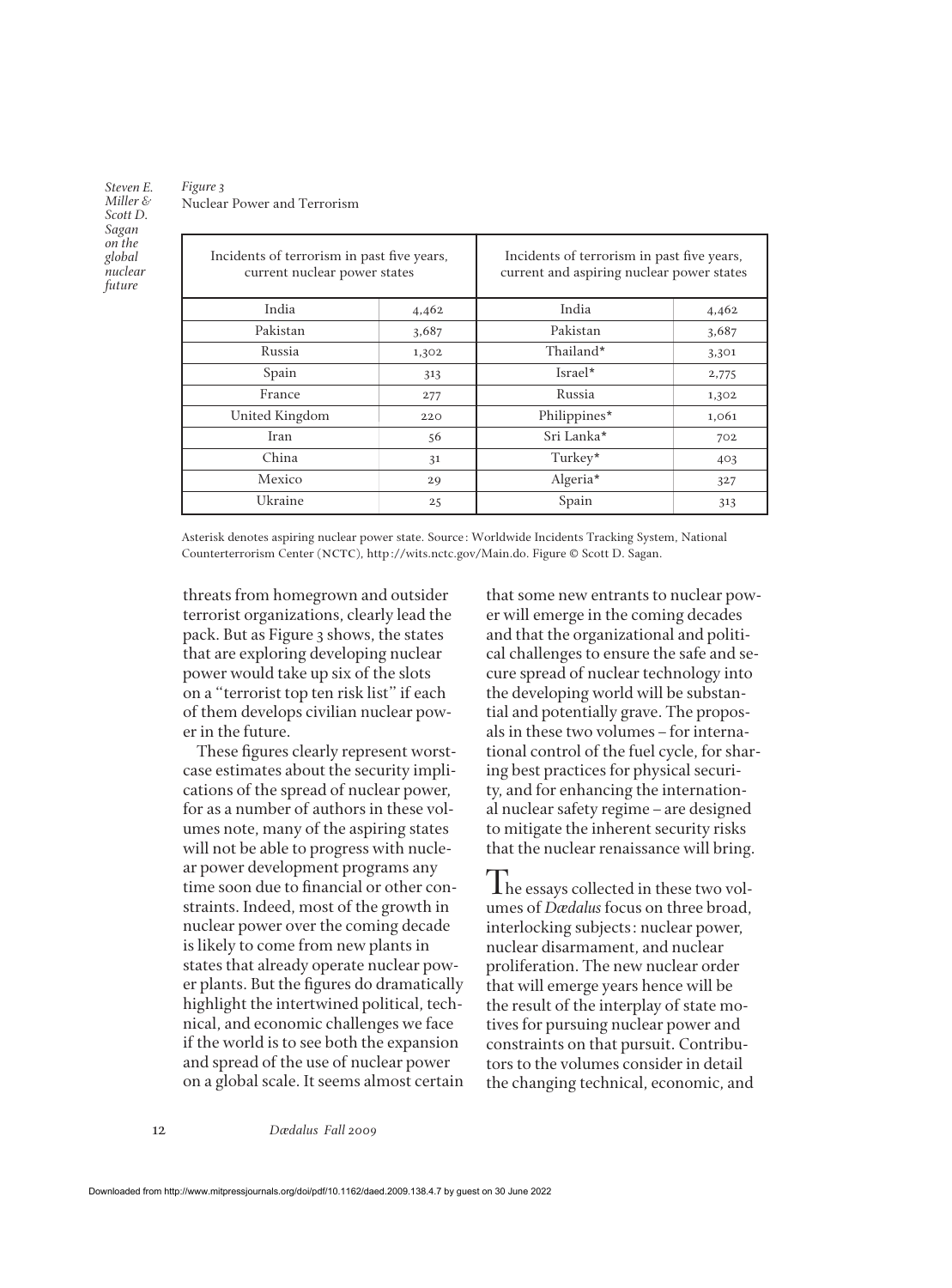environmental factors that are making nuclear power seem more attractive around the globe. But they also address factors inhibiting the growth of nuclear power: enormous capital costs, the need for public subsidies, limited industrial capacity to build power plants, inadequate electricity grids, the possible emergence of alternative energy technologies, concern about the cost and risks associated with nuclear wastes, public fear of nuclear technology, as well as concern about the security risks created by the possible spread of weapons-usable nuclear technologies. When the constraints are taken into account, it may well be that the spread of nuclear power will be neither as fast nor as extensive as many anticipate.3 Nevertheless, some expansion and spread seems inevitable, and accordingly these volumes consider the standards for safety and physical protection that must be met to reduce the risks that could emerge along with the spread of civilian nuclear power capacity.

Concerns about proliferation (whether to states or terrorists) arise at the intersection of nuclear power and nuclear weapons. Indeed, the connection between power and weapons is somewhat inevitable because key technologies in the nuclear sector–notably, uranium enrichment and plutonium reprocessing capabilities–are relevant to both. In the nonproliferation context, this is the dual-use dilemma: many technologies associated with the creation of a nuclear power program can be used to make weapons if a state chooses to do so. When a state seems motivated to acquire nuclear weapons, a nuclear power program in that state can appear to be simply a route leading to the bomb or a public annex to a secret bomb program. The crisis over Iran's nuclear activities is a case in point. Depending on what

capabilities spread to which states, especially regarding uranium enrichment and plutonium reprocessing, a world of widely spread nuclear technologies could be a world in which more states, like Iran, would have the latent capability to manufacture nuclear weapons. This could easily be a world filled with much more worry about the risk of nuclear proliferation–and worse, a world where more states possess nuclear weapons. A fundamental goal for American and global security is to minimize the proliferation risks associated with the expansion of nuclear power. If this development is poorly managed or efforts to contain risks are unsuccessful, the nuclear future will be dangerous.

What can be done to limit future proliferation risks? The contributors to these volumes explore two fundamental answers to that question. First, some authors discuss policies that could create a world in which the incentives to acquire nuclear weapons are minimized. If nuclear weapons remain the currency of the realm, if they are the ticket to the high table of international politics, if they are believed to confer enormous diplomatic and security benefits, if the existing nws insist on the necessity to retain their nuclear weapons for the indefinite future, then it will be very difficult over the long run to make the case that for all other states nuclear weapons are unnecessary and undesirable. On the other hand, the context for future nuclear decision-making will be very different if that context is a world where nuclear weapons are being devalued and marginalized and where the nws are reducing their arsenals and perhaps even heading meaningfully in the direction of eliminating nuclear weapons altogether. This is why the nuclear disarmament debate comes into play in considering the future global nuclear order.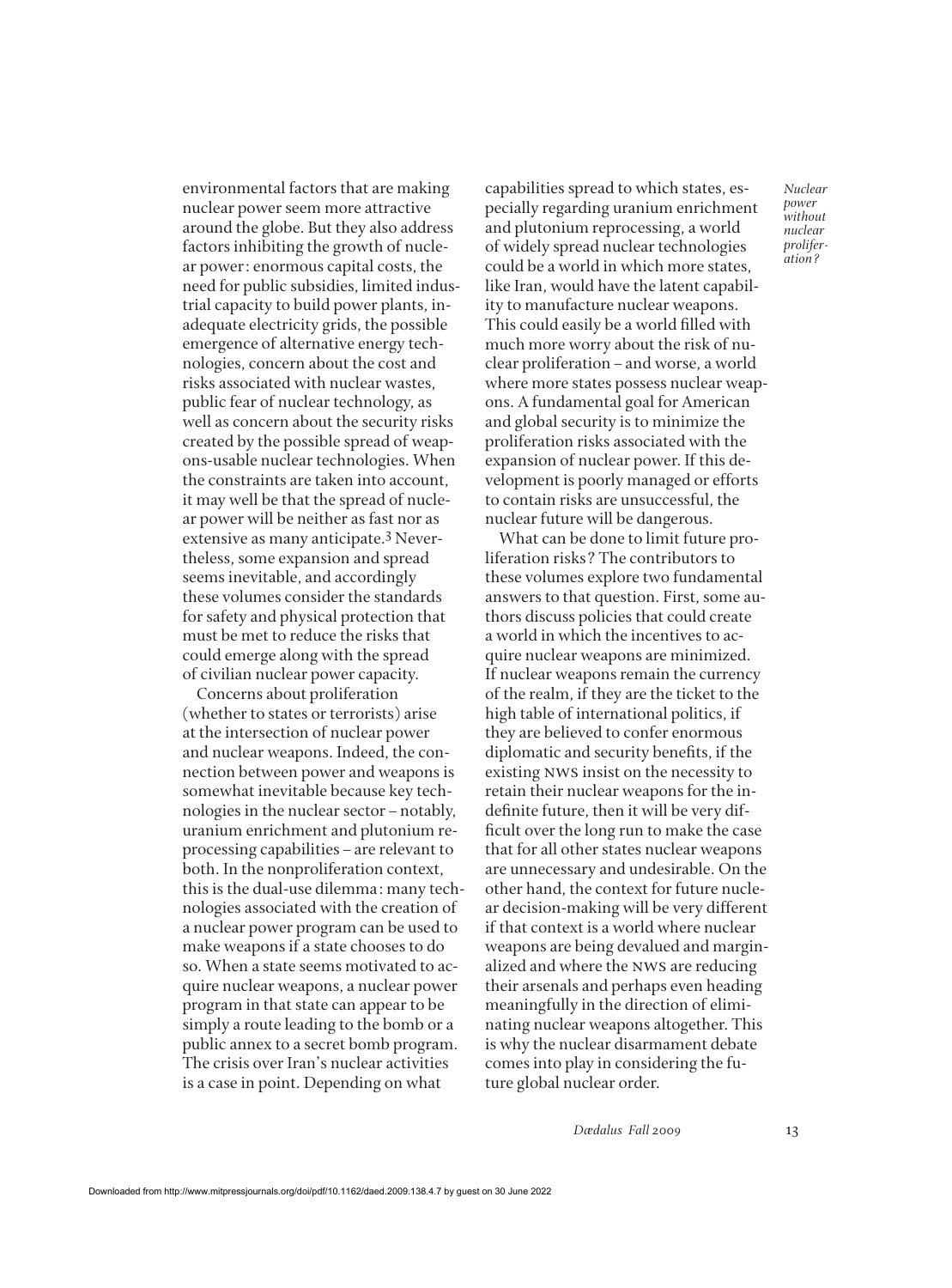The disarmament-nonproliferation connection is formally codified in the famous Article VI of the NPT, which calls for the nws (and all other states) to make good faith efforts to achieve nuclear disarmament. Under the general rubric of arms control, work over several decades has gone toward efforts to regulate, constrain, reduce, and eliminate nuclear weapons–efforts that have helped contain the dangers of nuclear rivalry. Nevertheless–and despite their obligations under Article VI and their repeated rhetorical commitments to nuclear disarmament–the nws have not, in the opinion of many observers, moved genuinely and significantly in the direction of nuclear disarmament.4 Indeed, there have been multiple statements by some government officials in NWS that suggest that they are firmly committed to keeping nuclear weapons indefinitely, and the failure of the U.S. Senate to ratify the Comprehensive Test  $Ban$  Treaty ( $CTBT$ ) and help bring that Treaty into force opens up the prospect of testing new nuclear weapons in the future. The result has been growing dissatisfaction among many key nnws about the failure of the nws to live up to their NPT obligations, recurrent acrimonious collisions over Article VI at NPT review conferences, mounting frustration with and disaffection from the NPT regime, and a consequent protracted inability to address other key NPT issues in a constructive fashion. From the perspective of many nnws, Article VI was one of the core bargains of the NPT and the weapons states are simply not living up to their end of the bargain.

The current debate over nuclear disarmament is crucial to the evolution of the global nuclear order for two reasons. One way or the other, the debate will influence future incentives to acquire nuclear weapons, and it will have significant implications in terms of preserving, effectively managing, and strengthening the NPT regime. It is therefore very important that nuclear disarmament has now made it onto the public and policy agenda in a prominent way, having been galvanized by the efforts of four distinguished American statesmen and reinforced by President Obama's remarkable embrace of the nuclear disarmament objective in his speech in Prague in April 2009.<sup>5</sup> It is generally understood that nuclear disarmament is a long-term goal, not an immediate policy objective. Yet much can be done in the interim to constrain nuclear forces and reduce their role in international politics; such steps can help to address the concerns that have commonly arisen in the nonproliferation context. The origins, rationale, meaning, and prospects of nuclear disarmament are therefore addressed in these volumes of *Dædalus*.

Future proliferation risks can also be limited in a second fundamental way: by preserving and improving the nonproliferation regime, that system of rules and institutions that is meant to allow the use of civilian nuclear power while providing reassurance against the use of nuclear technology for weapons purposes. As the protracted nuclear crises of recent decades–Iraq, Iran, North Korea–have shown, the system is not perfect or foolproof even today. But looking to the future, will the nonproliferation regime be adequate in a world where there is more nuclear knowledge and technology spread across more states? The essays collected in the second volume confront that question. Some of the essays explore various ways in which the nonproliferation regime could be improved: transparency could be enhanced, safeguards bolstered, the IAEA further empowered to monitor nuclear programs and ex-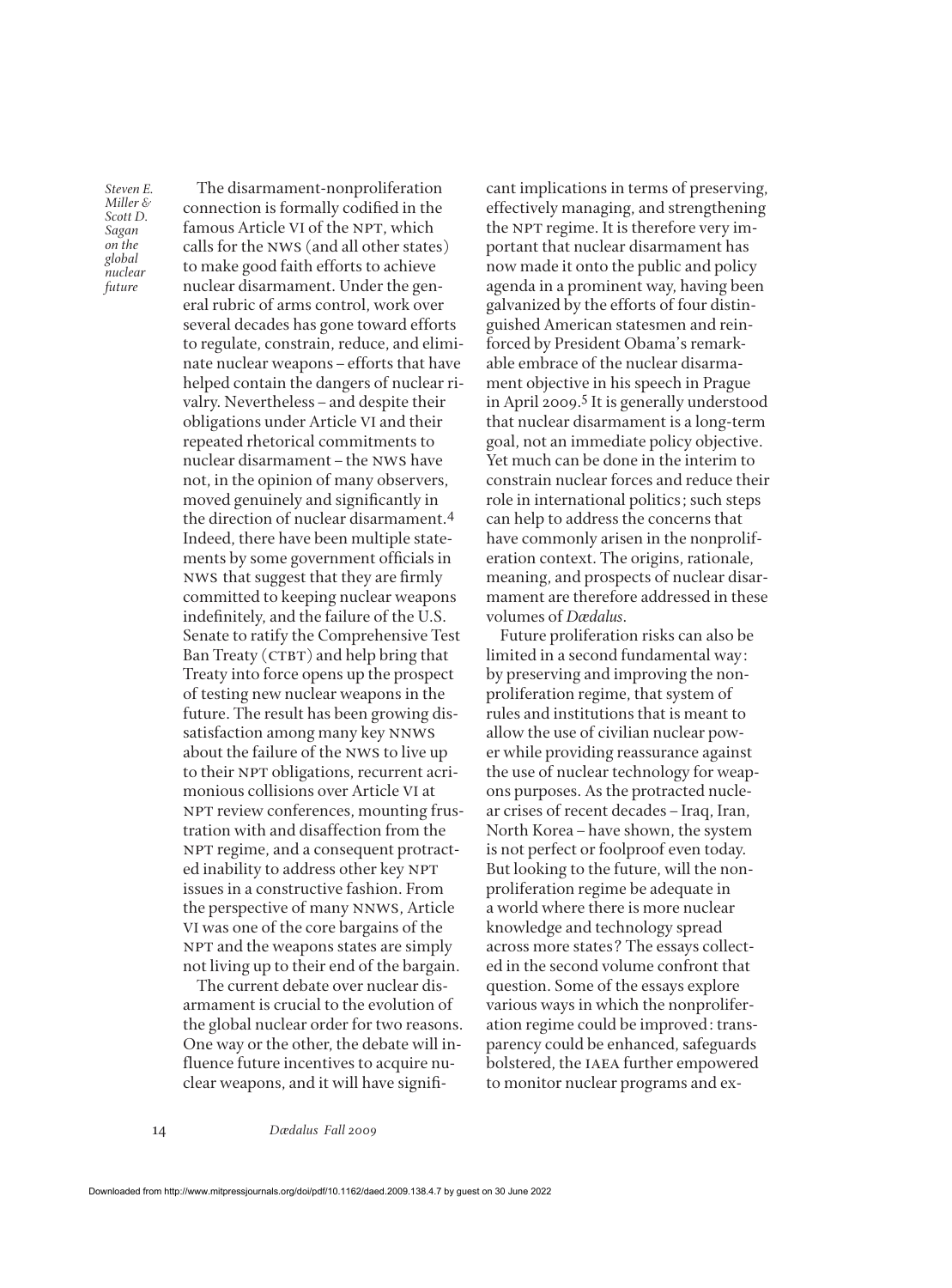plore suspicious activities. NPT rules can be more uniformly and universally enforced, with exceptions like the U.S.-India nuclear deal not permitted. The nuclear fuel cycle can be organized in a way that minimizes the spread of sensitive dual-use technology; various schemes for assuring fuel supplies could reduce the need and incentive for individual states to acquire enrichment capabilities, for example. Any fuel-cycle arrangement or agreed norm that limits the spread of enrichment and reprocessing technology will greatly circumscribe the proliferation risks associated with expanded nuclear power. It would also be desirable to find more effective methods of enforcement when instances of noncompliance are discovered. These ideas and more are examined in volume two.

But the NPT is a nearly global regime  $$ all but four states are members (Israel, India, and Pakistan never joined, and North Korea withdrew in 2003)–and none of the ideas for improving the regime will be feasible if they do not inspire wide assent among NPT members. The regime therefore must be considered from a diverse set of national perspectives in order to gauge what steps might be possible and what constraints will need to be addressed in order to adapt the nonproliferation regime to the emerging global nuclear order. It is far from certain that key nnws will share the diagnoses and support the remedies preferred by the Western nonproliferation community.6 The essays in these *Dædalus* volumes address these contrasting perspectives, and the decision to include authors from multiple nws and nnws was designed to ensure that the analysis does not suffer from American-centric or nws biases.

The growth and spread of nuclear power raises a set of concerns about the risk of nuclear proliferation and nuclear terrorism; working on the problem of nuclear proliferation raises the issue of nuclear disarmament. These topics do not completely overlap, but it is not possible to think comprehensively about the future of the global nuclear order without considering them together and without appreciating the extent to which they are interrelated.

This two-volume special issue of *Dædalus* represents the fourth time that the American Academy has dedicated its journal to issues concerning arms control and nuclear weapons. Special issues were published on "Arms Control" in 1960, on "Arms, Defense, and Arms Control" in 1975, and on "Arms Control: Thirty Years On" in 1991. It is valuable to look back on the articles in these volumes, and the strategic issues upon which they focused, in order to appreciate the significant successes that have occurred in the past, as well as to understand the enduring nature of many of the problems we face and the novelty of some emerging challenges.

The 1960 volume, a product of a special summer study at the American Academy, is widely recognized as a seminal contribution to the development of arms control as a tool to reduce the danger of nuclear war and to manage Soviet-U.S. relations. Indeed, it has been called "the Bible" of arms control, and "the Cambridge school" has been credited with identifying and promoting three key insights that helped maintain nuclear peace during the height of Cold War tensions.7 First, the authors strongly argued for the creation of a high threshold between conventional military forces and nuclear forces, in stark contrast to the earlier plans developed during the Eisenhower administration to use nuclear weapons earlier

*Dædalus Fall 2009* 15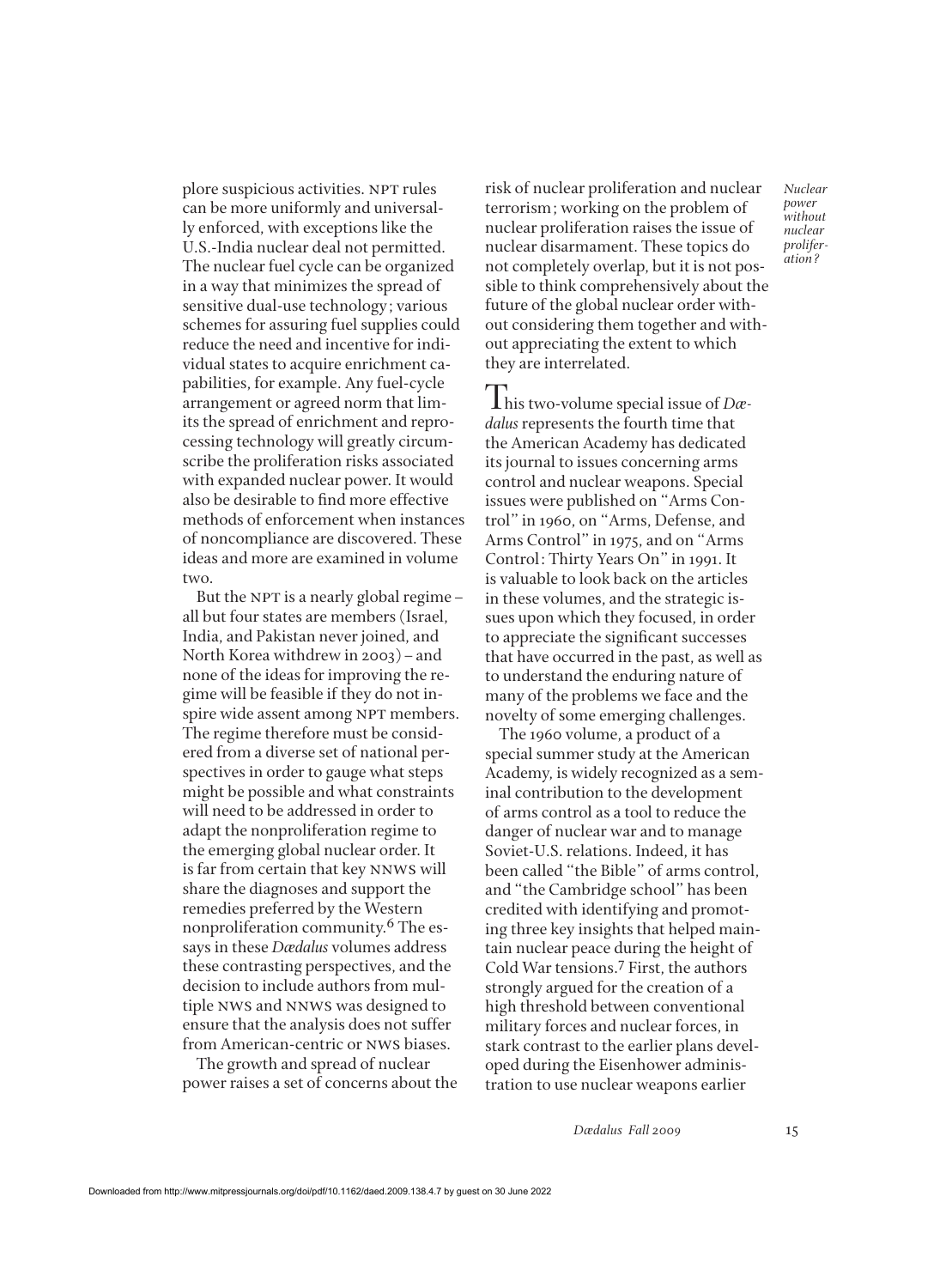in any conflict with the Soviet Union or the People's Republic of China–the so-called Massive Retaliation doctrine. Second, while the *Dædalus* authors cannot be credited with being the first to identify the maintenance of "secure second-strike forces" as a prerequisite for nuclear deterrence stability (credit for that insight belongs to Albert Wolhstetter and Warren Amster8), the *Dædalus* authors were the first to argue that the pursuit of secure second-strike forces was a *mutual* interest between the ussr and the United States, and thus that arms control negotiations could usefully seek constraints on offensive and defensive forces with this form of strategic stability as an objective. Third, the *Dædalus* authors identified the prevention of the spread of nuclear weapons to new nations as a key national security interest and arms control objective. Again, this was an innovative argument coming at the end of the Eisenhower administration, which had widely distributed nuclear power technology under the Atoms for Peace program and was considering providing nuclear weapons to U.S. NATO allies in Europe.

The 1960 *Dædalus* authors went on to become a veritable "Who's Who" of arms control during the Cold War, both in terms of scholarship and government service: Herman Khan, Edward Teller, Henry Kissinger, Paul Doty, Thomas Schelling, and Hubert Humphrey. All were relatively young men at the time, but they were to play even more important roles in developing U.S. grand strategy and arms control in subsequent years. With the benefit of hindsight, however, it is as interesting to note the major future security issues that were *not* addressed in the 1960 volume as it is to recognize those that were. Concerns about nuclear proliferation focused primarily on states within U.S. and Soviet alliance systems –in nato and the Warsaw Pact, and to a lesser degree, China. The idea that many states in what was then deemed the "third world" might be capable of producing nuclear weapons was generally beyond the horizon of vision for the authors.9 Similarly, future fears about the danger of nuclear terrorism were simply not on the intellectual agenda of the early 1960s: indeed, it is noteworthy that in his *Dædalus* essay Herman Khan feared what he called "nuclear diffusion" primarily because it would provide nuclear weapons to "criminal organizations" and give the Soviets a new opportunity "to act as agent-provocateurs."10 Finally, it bears mentioning that the 1960 "Bible" of arms control was written entirely by American authors. In the Cold War atmosphere of 1960, Americans might speculate on Soviet or Chinese views about nuclear weapons, but it was not possible for experts or policy-makers from either Communist state to contribute directly to the emerging literature.

Much had changed by the time the special issue on "Arms, Defense, and Arms Control" appeared in 1975. As suggested by the title, arms control had become a significant part of U.S. foreign policy, and many of the essays were now devoted to analyzing how best to balance potential arms control agreements with the Soviet Union with perceived U.S. national security requirements for secure and effective nuclear weapons delivery systems. In contrast with the 1960 authors, many of whom used early game theory methods and assumed "rational actors" inside both the United States and the Soviet Union, the 1975 *Dædalus* authors developed new ideas about how domestic politics, organizational interests,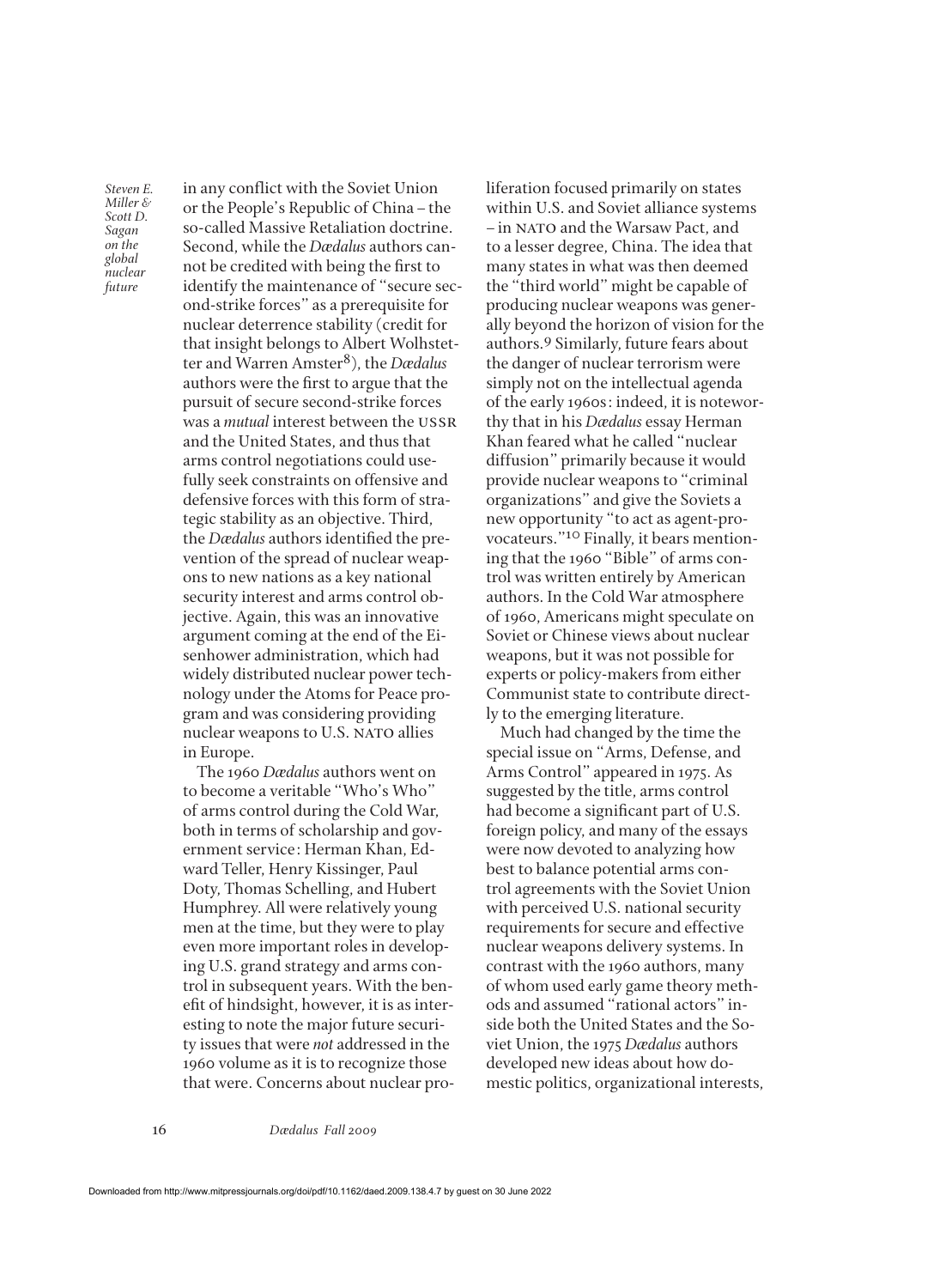and bureaucratic politics influenced defense programs and arms negotiations.11 The NPT had been negotiated and had come into force in 1970, and that development, coupled with India's 1974 test of a "peaceful nuclear explosive," led to much more attention on proliferation dangers in the developing world. This *Dædalus* issue therefore had a much less bilateral Soviet-U.S. focus, with essays addressing the spread of nuclear weapons and other advanced military systems from the superpowers to thirdworld states around the globe.<sup>12</sup> Nevertheless, the discussion was still taking place exclusively among Americans, and not one expert from an allied nation, much less a Cold War rival or a neutral third-world state, contributed to the 1975 *Dædalus* volume.

The contributions to the 1991 volume, "Arms Control: Thirty Years On," were written amid great geopolitical change, as the Cold War ended and the Soviet Union was breaking into separate independent states. It is not entirely surprising therefore that many of the essays– indeed, even the volume's title–have a historical emphasis: looking in the rearview mirror at the role of arms control in the Cold War, albeit with attempts to use that history to predict possible future trends. The 1991 volume did have more international authors, with a leading Russian nuclear strategist, Andrei Kokoshin (who was soon to become a senior Ministry of Defense official), contributing an essay, along with articles by leading European arms control specialists Lawrence Freedman and Johan Jørgen Holst.13 Many of the specific arms control topics addressed in the volume, such as the conventional weapons balance in Europe and the

spread of chemical weapons, are simply no longer as significant a concern today as they were in the waning years of the Cold War and the start of a new, uncertain era in international politics. Other issues addressed by the *Dædalus* contributors, however, notably the failure of leading powers to negotiate a CTBT and concerns about the fragility of the NPT and its future ability to constrain states from acquiring nuclear weapons, remain as salient today as they were in 1991.

**This special double issue on "The** Global Nuclear Future" thus stands in a proud line of *Dædalus* volumes seeking to bring new ideas into the global public policy debate about how to reduce the risks of nuclear proliferation and nuclear weapons use. We do so, however, in the context of a new global topic: how to manage the potential growth and spread of nuclear power. And this special double issue includes far more voices from NNWS, among U.S. allies and others in the developing world, because their governments' decisions will be as important in determining the global nuclear future as are decisions made in Washington.

We hope that the analyses presented in these *Dædalus* volumes will inform and influence policy debates in both nws and NNWS in the future. Today, the nature of the global nuclear future remains highly uncertain. What is clear is that the decisions we make in the coming years regarding arms control and disarmament, the spread of nuclear power technology, and the reform of international regimes will strongly determine whether a hopeful or frightening nuclear future emerges just over the horizon.